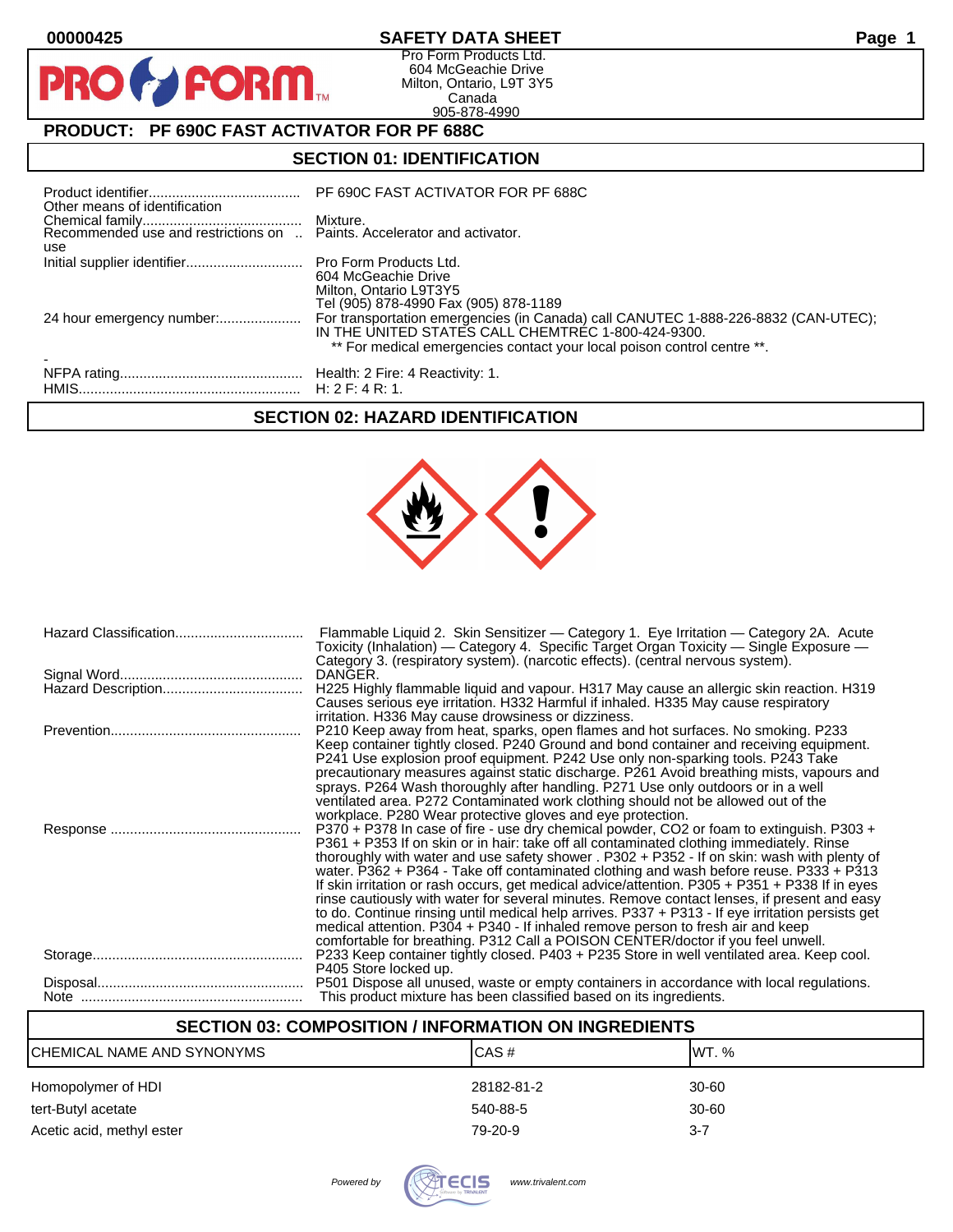### **PRODUCT: PF 690C FAST ACTIVATOR FOR PF 688C**

# **SECTION 03: COMPOSITION / INFORMATION ON INGREDIENTS**

<<The actual concentration(s) withheld as a trade secret>> .

# **SECTION 04: FIRST-AID MEASURES**

|                                                                  | If inhaled, remove to fresh air. If not breathing, give artificial respiration. If breathing is<br>difficult, give oxygen, obtain medical attention.<br>If ingestion is suspected, contact physician or poison control center immediately. If<br>spontaneous vomiting occurs have victim lean forward with head down to prevent<br>aspiration of fluid into the lungs. Never give anything by mouth to an unconscious person.                                                                                                                                                                                                                                                                                                                                            |
|------------------------------------------------------------------|--------------------------------------------------------------------------------------------------------------------------------------------------------------------------------------------------------------------------------------------------------------------------------------------------------------------------------------------------------------------------------------------------------------------------------------------------------------------------------------------------------------------------------------------------------------------------------------------------------------------------------------------------------------------------------------------------------------------------------------------------------------------------|
|                                                                  | Rinse mouth with water. Do not induce vomiting.<br>Immediately remove all contaminated clothing, flush skin with water for at least 15 minutes.<br>Wash clothing before reuse. If irritation persists, seek medical attention.                                                                                                                                                                                                                                                                                                                                                                                                                                                                                                                                           |
|                                                                  | In case of contact, immediately flush eyes, keeping eyelids open, with plenty of water for at<br>least 15 minutes. Check for and remove any contact lenses, if safe and easy to do so.                                                                                                                                                                                                                                                                                                                                                                                                                                                                                                                                                                                   |
| Most important symptoms and effects,<br>whether acute or delayed | Obtain medical attention.<br>Harmful if swallowed, in contact with skin or if inhaled. High vapour concentrations may be<br>irritating to the respiratory tract. Vapors have a narcotic effect and may cause headache,<br>fatigue, dizziness and nausea. May cause mild skin irritation. Can cause skin sensitization.<br>Causes serious eye irritation. Symptoms may include stinging, tearing, redness, swelling,<br>and blurred vision.                                                                                                                                                                                                                                                                                                                               |
|                                                                  | In all cases, if irritation persists seek medical attention. Eye: stain for evidence of corneal<br>injury. If cornea is burned, instill antibiotic steroid preparation frequently. Workplace<br>vapours have produced reversible corneal epithelial edema impairing vision. Skin: this<br>compound is a known skin sensitizer. Treat symptomatically as for contact dermatitis or<br>thermal burns. If burned, treat as thermal burn. Ingestion: treat symptomatically. There is<br>no specific antidote. Inducing vomiting is contraindicated because of the irritating nature of<br>this compound. In the event of an incident involving this product ensure that medical<br>authorities are provided a copy of this safety data sheet. Treat victims symptomatically. |

# **SECTION 05: FIRE-FIGHTING MEASURES**

| Suitable and unsuitable extinguishing                             | Dry chemical. Carbon dioxide. Foam. In cases of larger fires, water spray should be used.                                                                                                                                                                                                                                                                                                                                                                                                                |
|-------------------------------------------------------------------|----------------------------------------------------------------------------------------------------------------------------------------------------------------------------------------------------------------------------------------------------------------------------------------------------------------------------------------------------------------------------------------------------------------------------------------------------------------------------------------------------------|
| media                                                             | Do not use water in a jet.                                                                                                                                                                                                                                                                                                                                                                                                                                                                               |
| Specific hazards arising from the                                 | This material may produce a floating fire hazard. Thermal decomposition products are                                                                                                                                                                                                                                                                                                                                                                                                                     |
| hazardous product, such as the nature of                          | toxic. May include: Oxides of carbon (CO, CO2). Oxides of nitrogen. Hydrogen cyanide.                                                                                                                                                                                                                                                                                                                                                                                                                    |
| any hazardous combustion products                                 | Isocyanates. Smoke. Other potentially toxic fumes. Under hot acidic conditions:.                                                                                                                                                                                                                                                                                                                                                                                                                         |
| Special protective equipment and<br>precautions for fire-fighters | Isobutylene. Acetic acid.<br>Firefighter should be equipped with self-contained breathing apparatus and full protective<br>clothing to protect against potentially toxic and irritating fumes. Solvent vapours may be<br>heavier than air and may build up and travel along the ground to an ignition source, which<br>may result in a flash back to the source of the vapours. Cool fire-exposed containers with<br>cold water spray. Heat will cause pressure buildup and may cause explosive rupture. |

## **SECTION 06: ACCIDENTAL RELEASE MEASURES**

| Personal precautions, protective<br>equipment and emergency procedures | No action shall be taken involving any personal risk or without suitable training. Isolate area<br>and keep unauthorized people away. Do not walk through spilled material. Wear<br>recommended protective equipment. Ventilate. Open windows and doors to allow air<br>circulation. Dike area to prevent spreading. The use of absorbent socks or spill pillows may be required. Stop leak if safe to do so. Prevent runoff into drains, sewers, and other<br>waterways. Take precautions against static discharge. Equipment should be grounded.<br>Use non-sparking tools and equipment to pick up the spilled material.                                                                                            |
|------------------------------------------------------------------------|------------------------------------------------------------------------------------------------------------------------------------------------------------------------------------------------------------------------------------------------------------------------------------------------------------------------------------------------------------------------------------------------------------------------------------------------------------------------------------------------------------------------------------------------------------------------------------------------------------------------------------------------------------------------------------------------------------------------|
| Methods and materials for containment                                  |                                                                                                                                                                                                                                                                                                                                                                                                                                                                                                                                                                                                                                                                                                                        |
| and cleaning up                                                        |                                                                                                                                                                                                                                                                                                                                                                                                                                                                                                                                                                                                                                                                                                                        |
| Leak/spill                                                             | Ventilate. Eliminate all sources of ignition. Contain the spill. Avoid all personal contact.<br>Evacuate all non-essential personnel. Prevent runoff into drains, sewers, and other<br>waterways. Absorb with earth, sand, or another dry inert material. Shovel into suitable<br>unsealed containers, transport to well-ventilated area (outside) and treat with neutralizing<br>solution: mixture of water (80%) with non-ionic surfactant Tergitol TMN-10 (20%); or water<br>(90%), concentrated ammonia (3-8%) and detergent (2%). Spilled material and water<br>rinses are classified as chemical waste, and must be disposed of in accordance with<br>current local, provincial, state, and federal regulations. |
|                                                                        | Decontaminate floor with decontamination solution, letting stand for at least 15 minutes.                                                                                                                                                                                                                                                                                                                                                                                                                                                                                                                                                                                                                              |

## **SECTION 07: HANDLING AND STORAGE**

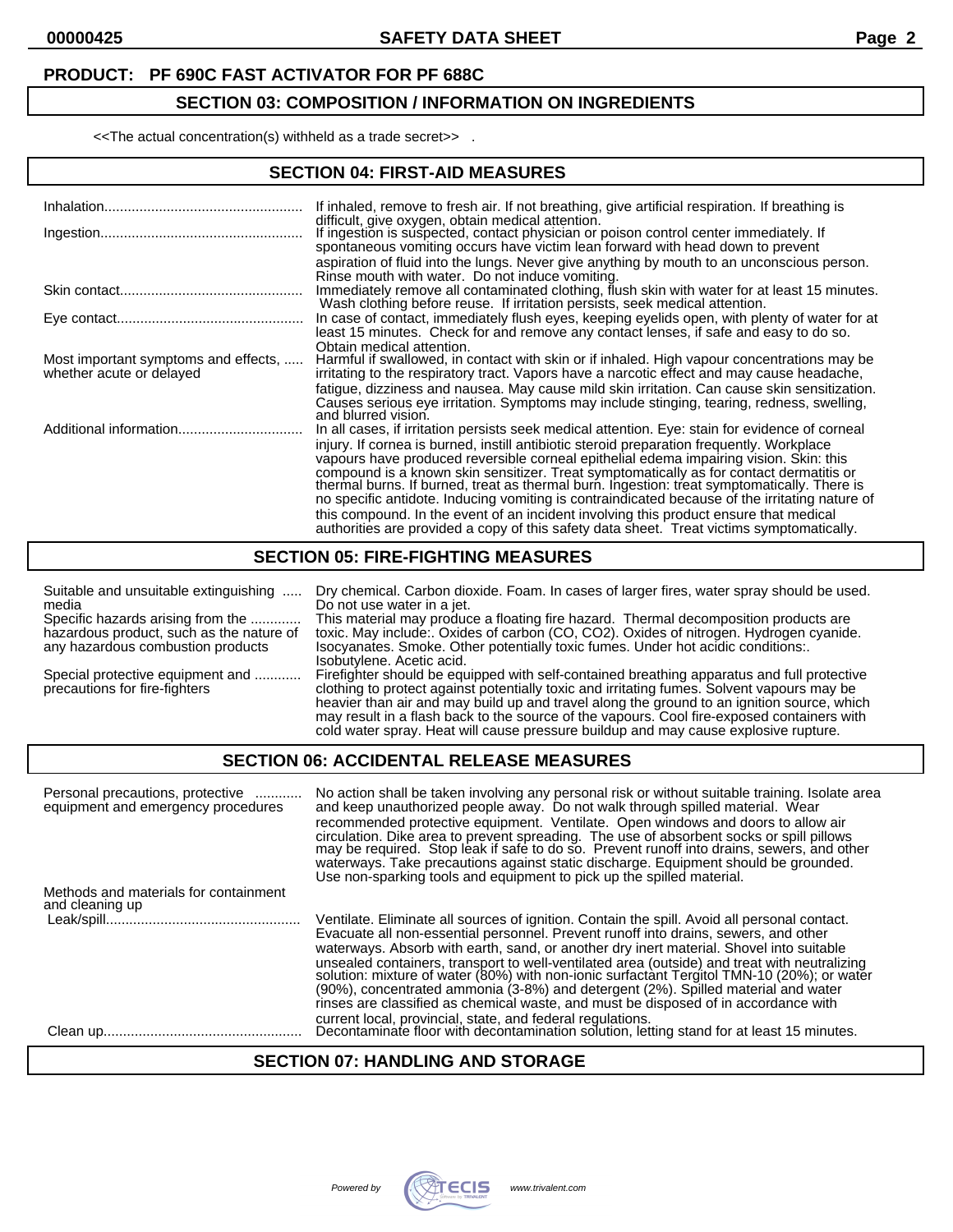**00000425 SAFETY DATA SHEET Page 3**

### **PRODUCT: PF 690C FAST ACTIVATOR FOR PF 688C**

## **SECTION 07: HANDLING AND STORAGE**

| Precautions for safe handling                                   | Use adequate ventilation. Do not breathe vapours, mist or dust. Wear respiratory protection<br>if material is heated, sprayed, used in confined space, or if exposure limit is exceeded.<br>Warning properties (irritation of the eyes, nose and throat or odour) are not adequate to prevent chronic overexposure from inhalation. Individuals with lung or breathing problems<br>or prior allergic reactions to isocyanates must not be exposed vapour or spray mist. Avoid<br>skin and eye contact. Wash thoroughly after handling. Decomposition products are highly<br>toxic and irritating. Ensure that equipment is properly bonded and grounded during filling<br>and transferring as product may become electrostatically charged. Employee education<br>and training are important. |
|-----------------------------------------------------------------|-----------------------------------------------------------------------------------------------------------------------------------------------------------------------------------------------------------------------------------------------------------------------------------------------------------------------------------------------------------------------------------------------------------------------------------------------------------------------------------------------------------------------------------------------------------------------------------------------------------------------------------------------------------------------------------------------------------------------------------------------------------------------------------------------|
| Conditions for safe storage, including any<br>incompatibilities | Keep away from heat, sparks, and open flames. Store in tightly closed containers to<br>prevent moisture contamination. Exposure to vapours of heated isocyanates can be<br>extremely dangerous. Do not reseal if contamination is suspected. Do not store above 50<br>deg C.                                                                                                                                                                                                                                                                                                                                                                                                                                                                                                                  |

# **SECTION 08: EXPOSURE CONTROLS / PERSONAL PROTECTION**

| <b>INGREDIENTS</b>                                                                                                                                                                | TWA              | <b>ACGIH TLV</b><br><b>STEL</b>                                                                                                                                                                                                                                                                                                                                                                                                                                                                                                                                                                  | <b>OSHA PEL</b><br><b>PEL</b><br><b>STEL</b> |                 | <b>NIOSH</b><br>IREL |  |
|-----------------------------------------------------------------------------------------------------------------------------------------------------------------------------------|------------------|--------------------------------------------------------------------------------------------------------------------------------------------------------------------------------------------------------------------------------------------------------------------------------------------------------------------------------------------------------------------------------------------------------------------------------------------------------------------------------------------------------------------------------------------------------------------------------------------------|----------------------------------------------|-----------------|----------------------|--|
|                                                                                                                                                                                   |                  |                                                                                                                                                                                                                                                                                                                                                                                                                                                                                                                                                                                                  |                                              |                 |                      |  |
| Homopolymer of HDI                                                                                                                                                                | $5 \text{ mg/m}$ | Not established                                                                                                                                                                                                                                                                                                                                                                                                                                                                                                                                                                                  | $5 \text{ mg/m}$                             | Not established | $5 \text{ mg/m}$ 3   |  |
| tert-Butyl acetate                                                                                                                                                                | $200$ ppm        | Not established                                                                                                                                                                                                                                                                                                                                                                                                                                                                                                                                                                                  | $200$ ppm                                    | Not established | $200$ ppm            |  |
| Acetic acid, methyl ester                                                                                                                                                         | 200 ppm          | Not established                                                                                                                                                                                                                                                                                                                                                                                                                                                                                                                                                                                  | 200 ppm                                      | Not established | Not established      |  |
| Appropriate engineering controls                                                                                                                                                  |                  | Provide natural or mechanical ventilation to control exposure levels below airborne<br>exposure limits. Local mechanical exhaust ventilation should be used at sources of air<br>contamination, such as open process equipment, or during purging operations, to capture<br>gases and fumes that may be emitted. Standard reference sources regarding industrial<br>ventilation (ie. ACGIH industrial ventilation) should be consulted for guidance about<br>adequate ventilation. Explosion-proof exhaust ventilation.                                                                          |                                              |                 |                      |  |
| Personal Protective Equipment                                                                                                                                                     |                  |                                                                                                                                                                                                                                                                                                                                                                                                                                                                                                                                                                                                  |                                              |                 |                      |  |
|                                                                                                                                                                                   |                  | Whenever concentrations of isocyanates exceed the exposure limit or are not known,<br>respiratory protection must be worn. Use a respirator that is recommended or approved for<br>use in isocyanate-containing environments. A positive pressure, supplied-air respirator or a<br>self-contained breathing apparatus is recommended. Do not exceed the use limits of the                                                                                                                                                                                                                        |                                              |                 |                      |  |
| respirator.<br>Liquid chemical goggles. Chemical safety goggles and full faceshield if a splash hazard exists. Contact lenses should not be worn when working with this chemical. |                  |                                                                                                                                                                                                                                                                                                                                                                                                                                                                                                                                                                                                  |                                              |                 |                      |  |
|                                                                                                                                                                                   |                  | Wear skin protection equipment. The selection of skin protection equipment depends on                                                                                                                                                                                                                                                                                                                                                                                                                                                                                                            |                                              |                 |                      |  |
|                                                                                                                                                                                   |                  | the nature of the work to be performed. The following gloves are recommended :. Butyl<br>rubber. Contact glove supplier for recommendations.<br>Wear impervious protective clothing.<br>Safety boots per local regulations.<br>Emergency showers and eye wash stations should be available. Employees should wash<br>their hands and face before eating, drinking, or using tobacco products. Educate and train                                                                                                                                                                                  |                                              |                 |                      |  |
|                                                                                                                                                                                   |                  | employees on the safe use and handling of the product.<br>Medical supervision of all employees who handle or come in contact with isocyanates is<br>recommended. These should include preemployment and periodic medical examinations<br>with pulmonary function test (FEC, FVC as a minimum). Persons with asthmatic-type<br>conditions, chronic bronchitis, other chronic respiratory diseases or recurring skin eczema or sensitization should be excluded from working with isocyanates. Once a person is<br>diagnosed as sensitized to an isocyanate, no further exposure can be permitted. |                                              |                 |                      |  |

# **SECTION 09: PHYSICAL AND CHEMICAL PROPERTIES**

| Appearance/Physical state                      | Liauid.                                            |
|------------------------------------------------|----------------------------------------------------|
|                                                | Light yellow.                                      |
|                                                | Characteristic odour. Slight.                      |
| Odour threshold (ppm)                          | Not available.                                     |
|                                                | Not applicable.                                    |
| Melting / Freezing point (deg C)               | $< 0 °C$ .                                         |
| Initial boiling point / boiling range (deg C). | $>55$ C.                                           |
| Flash point (deg C), method                    | -15 °C. (estimate; lowest flash point ingredient). |
|                                                | Not available.                                     |
| Flammability (solids and gases)                | Not applicable. Flammable liquid.                  |
| Upper flammable limit (% vol)                  | 16.0.                                              |
| Lower flammable limit (% vol)                  | 1.2.                                               |
| Vapour pressure (mm Hg)                        | Not available.                                     |
|                                                | Not available.                                     |
| Relative Density (Specific Gravity)            | 0.997.                                             |
|                                                | 8.32.                                              |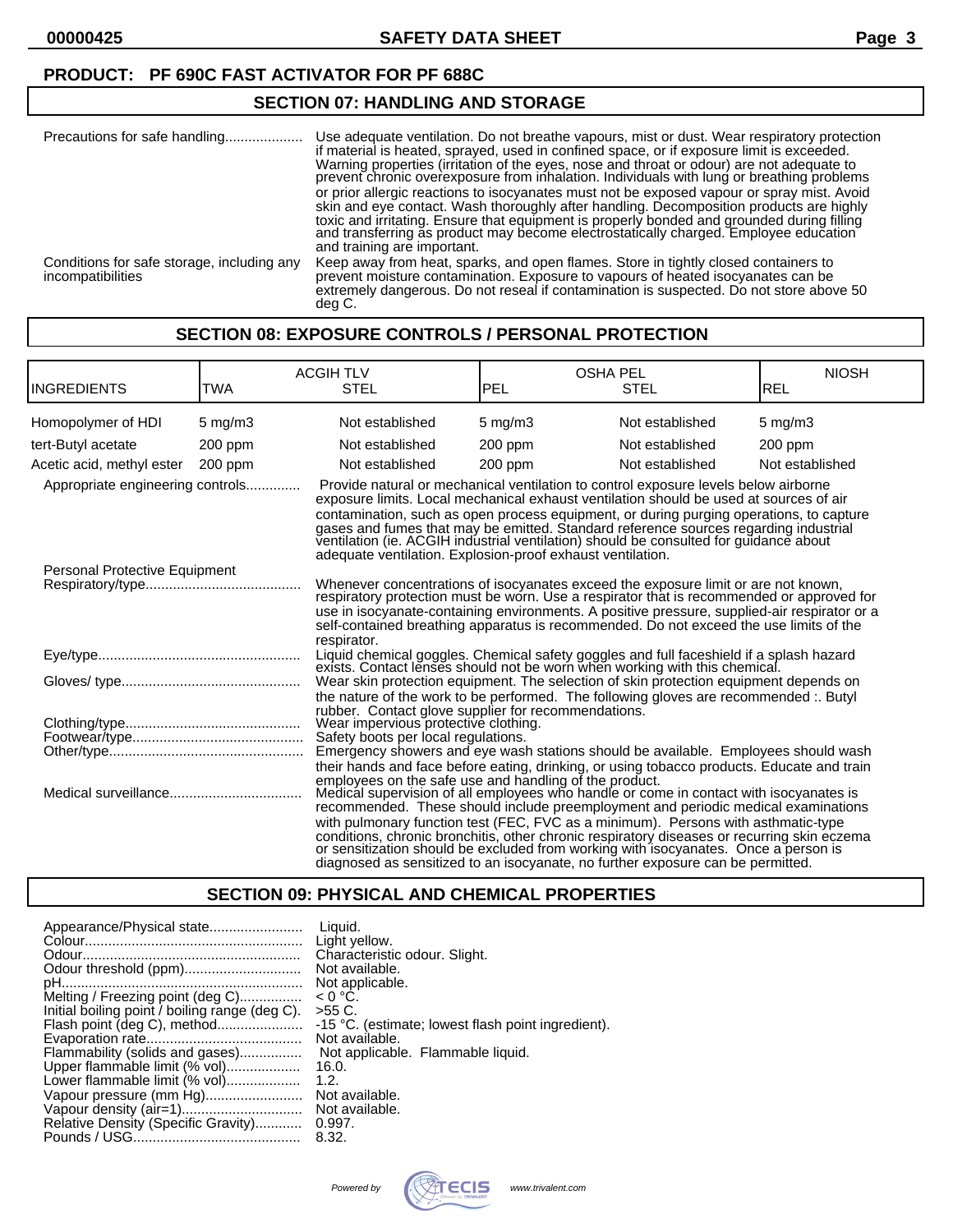## **PRODUCT: PF 690C FAST ACTIVATOR FOR PF 688C**

# **SECTION 09: PHYSICAL AND CHEMICAL PROPERTIES**

| Partition coefficient - n-octanol/water Not available.<br>Auto ignition temperature (deg C) >460°C.<br>Decomposition temperature Not available. |                                        |
|-------------------------------------------------------------------------------------------------------------------------------------------------|----------------------------------------|
|                                                                                                                                                 | 14.5" Zahn#2.<br>0.0 g/L - 0.0 lb/usg. |

# **SECTION 10: STABILITY AND REACTIVITY**

|                                                                        | Contact with moisture, other materials that react with isocyanates, or temperatures above<br>177 C, may cause polymerization.                            |
|------------------------------------------------------------------------|----------------------------------------------------------------------------------------------------------------------------------------------------------|
| Possibility of hazardous reactions                                     | Stable at normal temperatures and pressures.<br>Contact with moisture or other materials that react with isocyanates may cause<br>polymerization.        |
| Conditions to avoid, including static<br>discharge, shock or vibration | Avoid heat, spark, open flames. Electrostatic charge.                                                                                                    |
|                                                                        | Water, amines, strong acids and bases, strong oxidizing agents, alcohol, copper. Nitrates.<br>Plastics.                                                  |
| Hazardous decomposition products                                       | Hazardous decomposition products depend on temperature, air supply, and the presence<br>of other materials. See hazardous combustion products section 5. |

# **SECTION 11: TOXICOLOGICAL INFORMATION**

| <b>INGREDIENTS</b>                                                              |                                                                                                        | <b>LC50</b>                                                                                                                                                                                                                                                                                                                                                                                                                                                                                                                                                                                                                                                                                                                                                                                                                                                                                                                                                                                                                                                                                                                                                                                                                                                                                                                                                                                                                                                                 | LD50                                                         |
|---------------------------------------------------------------------------------|--------------------------------------------------------------------------------------------------------|-----------------------------------------------------------------------------------------------------------------------------------------------------------------------------------------------------------------------------------------------------------------------------------------------------------------------------------------------------------------------------------------------------------------------------------------------------------------------------------------------------------------------------------------------------------------------------------------------------------------------------------------------------------------------------------------------------------------------------------------------------------------------------------------------------------------------------------------------------------------------------------------------------------------------------------------------------------------------------------------------------------------------------------------------------------------------------------------------------------------------------------------------------------------------------------------------------------------------------------------------------------------------------------------------------------------------------------------------------------------------------------------------------------------------------------------------------------------------------|--------------------------------------------------------------|
| Homopolymer of HDI                                                              |                                                                                                        | 390-453 mg/m3 rat 4 hours                                                                                                                                                                                                                                                                                                                                                                                                                                                                                                                                                                                                                                                                                                                                                                                                                                                                                                                                                                                                                                                                                                                                                                                                                                                                                                                                                                                                                                                   | > 5,000 mg/kg (rat, oral);<br>> 5,000 mg/kg (rabbit, dermal) |
| tert-Butyl acetate                                                              |                                                                                                        | $>2,230$ mg/m3 4 hours rat                                                                                                                                                                                                                                                                                                                                                                                                                                                                                                                                                                                                                                                                                                                                                                                                                                                                                                                                                                                                                                                                                                                                                                                                                                                                                                                                                                                                                                                  | $4,100$ mg/kg (rat, oral);<br>>2,000 mg/kg (rabbit, dermal)  |
| Acetic acid, methyl ester                                                       |                                                                                                        | 16000 ppm (Rat) 4 h                                                                                                                                                                                                                                                                                                                                                                                                                                                                                                                                                                                                                                                                                                                                                                                                                                                                                                                                                                                                                                                                                                                                                                                                                                                                                                                                                                                                                                                         | LD50 5001 mg/kg oral rat LD50<br>5001 mg/kg dermal rabbit    |
| Symptoms related to the physical, chemical<br>and toxicological characteristics | Eye contact. Skin contact. Inhalation.<br>and rash.<br>corneal damage. Vapours can produce irritation. | sensitized can experience allergic reaction with symptoms of reddening, itching, swelling<br>Causes eye irritation. Can cause tearing, reddening and swelling. May cause temporary<br>Isocyanate vapour/mists at concentrations above the exposure limits can irritate (burning<br>sensation) the mucous membranes in the respiratory tract. This can cause a runny nose,<br>sore throat, coughing, chest discomfort, difficult breathing and reduced pulmonary<br>functioning. Causes runny nose, sore throat, coughing, chest discomfort, difficult breathing<br>and reduced pulmonary functioning. Persons with preexisting, nonspecific bronchial<br>hyperreactivity can respond to concentrations below the exposure limit with similar<br>symptoms as well as asthma attack. Exposure well above the exposure limit may lead to<br>bronchitis, bronchial spasm and pulmonary edema. Chemical or hypersensitive<br>pneumonitis, with flu-like symptoms has also been reported. These symptoms can be<br>delayed up to several hours after exposure. Breathing of high vapour concentrations may<br>cause anesthetic effects and serious health effects. Excessive inhalation of vapours can<br>cause respiratory irritation, dizziness, headache, nausea and asphyxiation.                                                                                                                                                                                             |                                                              |
| Carcinogenicity of material                                                     | headache, nausea, vomiting and weakness.                                                               | May be harmful or fatal if swallowed. May cause central nervous system effects such as<br>As a result of previous repeated overexposure or a single large dose, certain individuals<br>develop sensitization which will cause them to react to a later exposure to product at levels<br>well below the exposure limit. Symptoms including chest tightness, wheezing, cough,<br>shortness of breath or asthma attack, could be immediate or delayed. There are reports<br>that once sensitized, an individual can experience these symptoms upon exposure to dust,<br>cold air or other irritants. This increased lung sensitivity can persist for weeks and, in<br>severe cases, for several years. Sensitization can be permanent. Prolonged or repeated<br>exposure may cause lung damage, including a decrease in lung function. Prolonged<br>vapour contact may cause conjunctivitis. Prolonged skin contact may cause reddening,<br>swelling, rash, scaling, blistering, and in some cases, sensitization. Chronic exposure to<br>organic solvents may cause permanent brain and nervous system damage. Intentional<br>misuse by deliberately concentrating and inhaling this product may be harmful or fatal.<br>No component of this product present at levels greater than or equal to 0.1% is identified<br>as probable, possible or confirmed human carcinogen by IARC or ACGIH.<br>No component of this product present at levels greater than or equal to 0.1%. |                                                              |